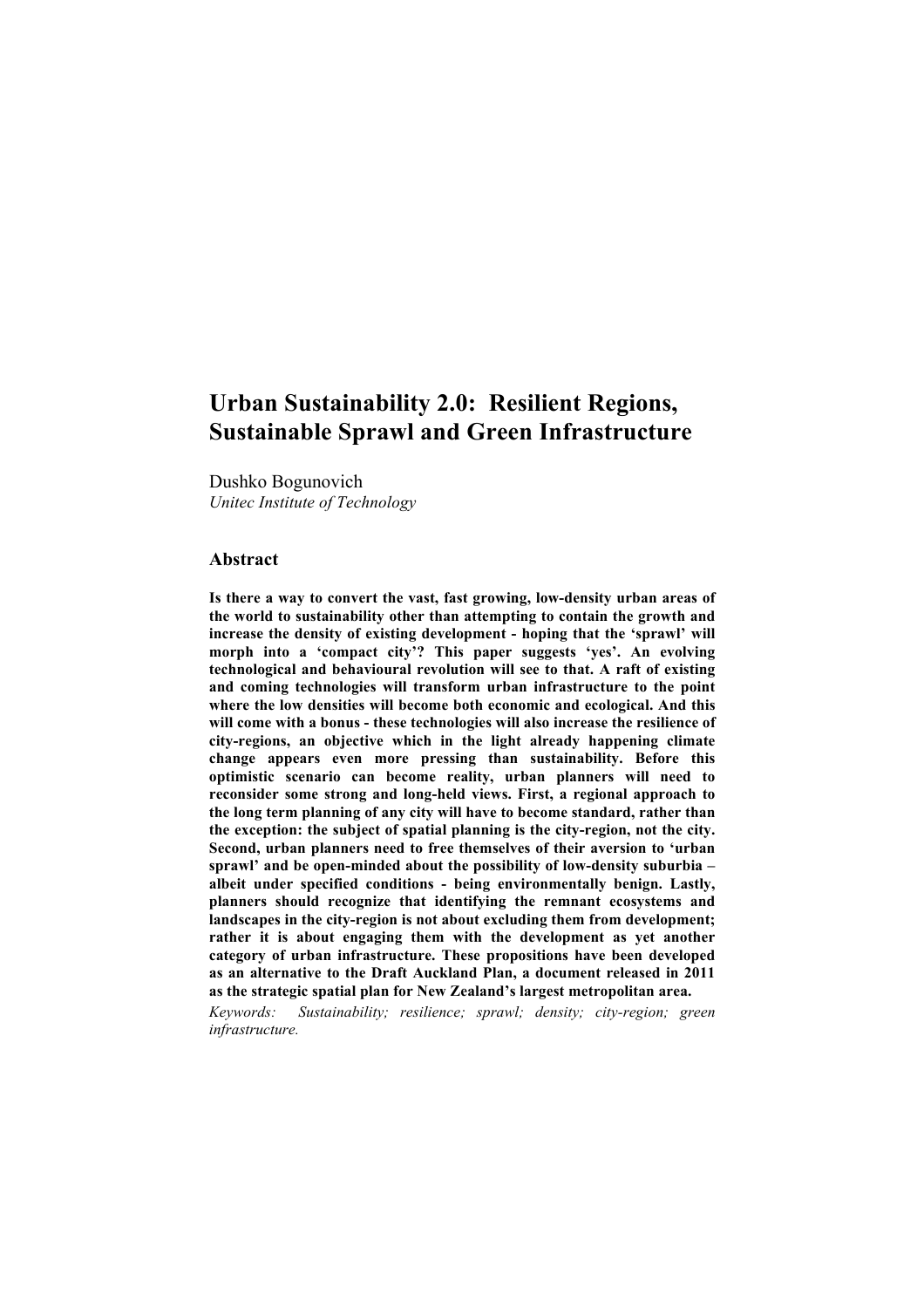# **1 Introduction**

In 2010 New Zealand's largest urban area – now generally referred to as 'Auckland', but in fact a conurbation of more than a dozen of towns and cities – became one city. In an administrative sense, what used to consist of four city and three district councils, was now amalgamated into one council – the Auckland Council.

Previous to this local government reform, Greater Auckland was generally seen as a relatively compact cluster of four major cities – Auckland City; Waitakere City (west Auckland); Manukau City (south and east Auckland); and North Shore City (the newer suburbs, across the Waitemata Harbour, one of the city's two natural harbours). The rest was an irregular peri-urban belt squeezed on the land bridge between the Pacific and the Tasman Seas. The belt has many country towns and villages and extensive areas of very low-density development, usually referred to as 'lifestyle blocks'.

One of the key projects that the newly formed 'super-city' council was to undertake was the Auckland Plan (Auckland Council [1]). This is a strategic document which took a decidedly long term view of all major issues in the fast growing metropolis – population; culture; economy; physical environment; housing; infrastructure; implementation and monitoring. Demographic projections were showing that from the present 1.2 million inhabitants, Auckland was likely to reach 2 million soon after 2030, or that another million Aucklanders would be added some time after 2040. Thus the debate about 'growth' – which has been pretty much dominating all debates about Auckland's future for the past 20 years – turned into a debate about 'where will the next million go?'. Will they be accommodated inside the boundaries of the existing continuously built-up city, or outside them?

The Council planning team posed the question in the form of a ratio - the percentage inside, vs the percentage outside – and determined that this ratio should be  $75\%$  :  $25\%$ . In other words,  $\frac{3}{4}$  of the future growth will be accommodated inside the city limits, and  $\frac{1}{4}$  on new, greenfield suburban development and a few satellite settlements in the region.

To emphasise its literal intent to enforce a clear distinction between 'urban' and 'rural' land, the planners changed the existing term Metropolitan Urban Limits (MULs) into Rural Urban Boundaries (RUBs). The overall term for this vision of the future, denser Auckland was the 'quality compact city'. The process of increasing the density in the existing city, was called 'intensification'.

After the Draft Plan was made public in October 2011, the debate that ensued focused on the idea of a 'compact city' and how desirable, or realistic, it was; on 'intensification' and whether this was a way to improve, or ruin, the quality of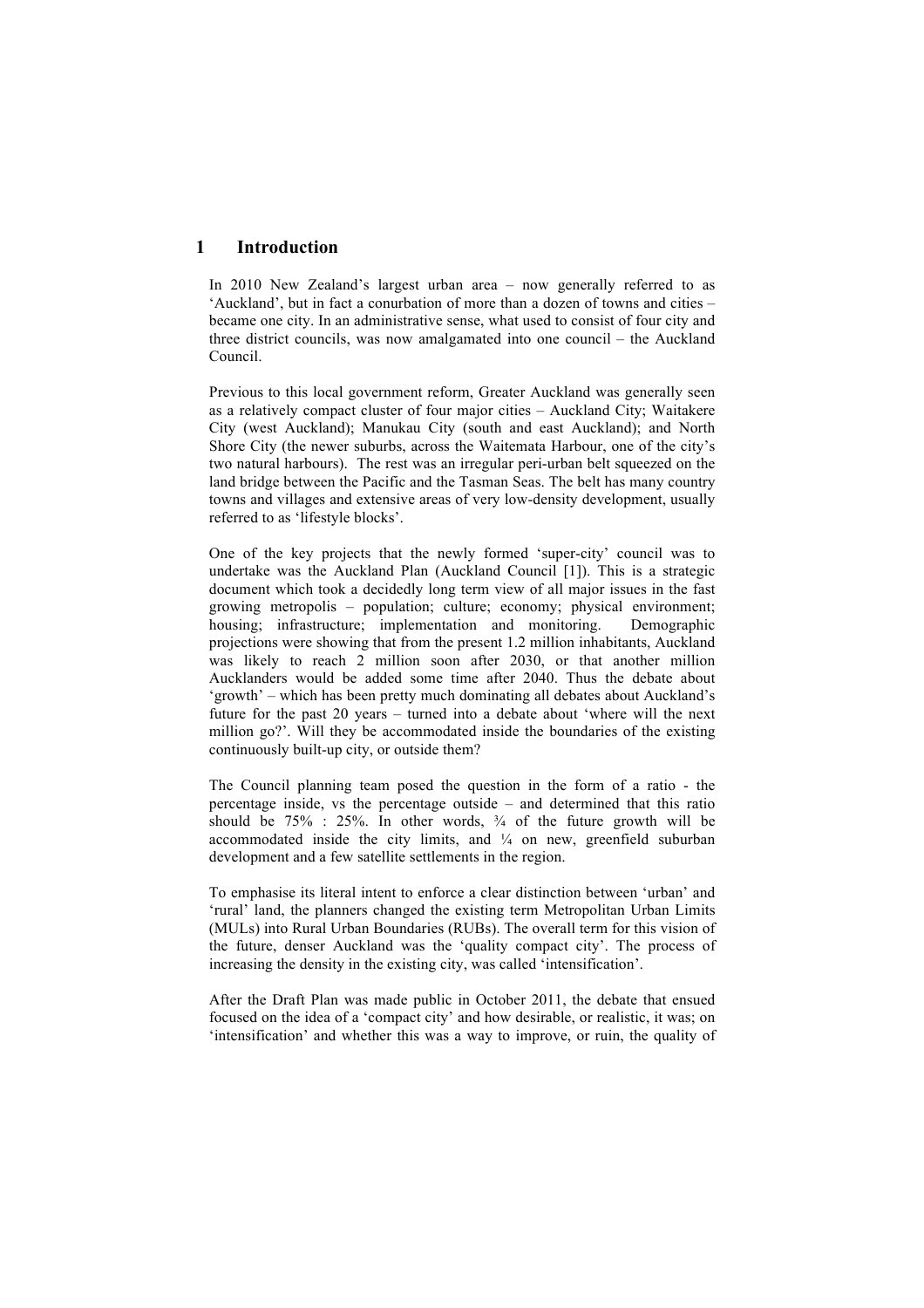life and the character of Auckland; and, inevitably, on the best ratio between inthe-city and out-of-the-city new development.

## **2 An Alternative Auckland Plan**

This author took a rather critical view of the 'compact city' vision. In short, I argued that:

1) The whole idea of the 'compact city' was flawed in the case of Auckland for a host of cultural, historical, geographical and economic reasons; it was appropriate for the more traditional, European context, but not for New Zealand; the concept was known to have been used uncritically – as described in the case of Australia; Rogers [2] – simply because this was the dominant discourse: 'urban sprawl' was blamed for almost everything that seemed wrong with the New World Cities;

2) The strict division into 'urban' and 'rural' land was rather idealistic, because a host of factors having to do with technology, lifestyles and business practices, were causing the blurring of the urban/rural dichotomy and it was becoming impossible to say where the city stopped and the countryside started (the very change of the territorial definition of what Auckland was in administrative terms, was proof that the city was now much bigger than its visible continuously built area);

3) the ideals of the 'liveable' and 'sustainable' city were plausible; however, the evidence that either of the two is directly correlated with high density and 'compactness' was at best mixed; Neuman [3];

4) If there was to be a division of land in an urban region based on 'how urban' it was, then the simple binary 'urban-rural' was too crude – as argued by Champion [4] - and a more sophisticated spatial model was needed. We suggested a four-category model of concentric rings (no matter how irregular in Auckland's case they were):

- urban (the four existing cores of density in the main city and three satellite cities);

- suburban (the existing, and future, low-density suburbs);

- peri-urban (the lifestyle blocks and sporadic commercial development);

- ex-urban (satellite towns and villages in the territory of other regional and district councils, which obviously are within the zone of influence of Auckland as the mega-hub at the north end of the country).

Taking a somewhat different view of New Zealand culture and economy, and starting from different assumptions about what the noble goals of 'sustainability' and 'livability', might be about, we then proposed that the four categories of future development be roughly equal:

- 25% urban, i.e. intensification of carefully selected areas within the existing city and suburbs ('town centres')
- 25% suburban, i.e. new suburbs along the edges of the current city;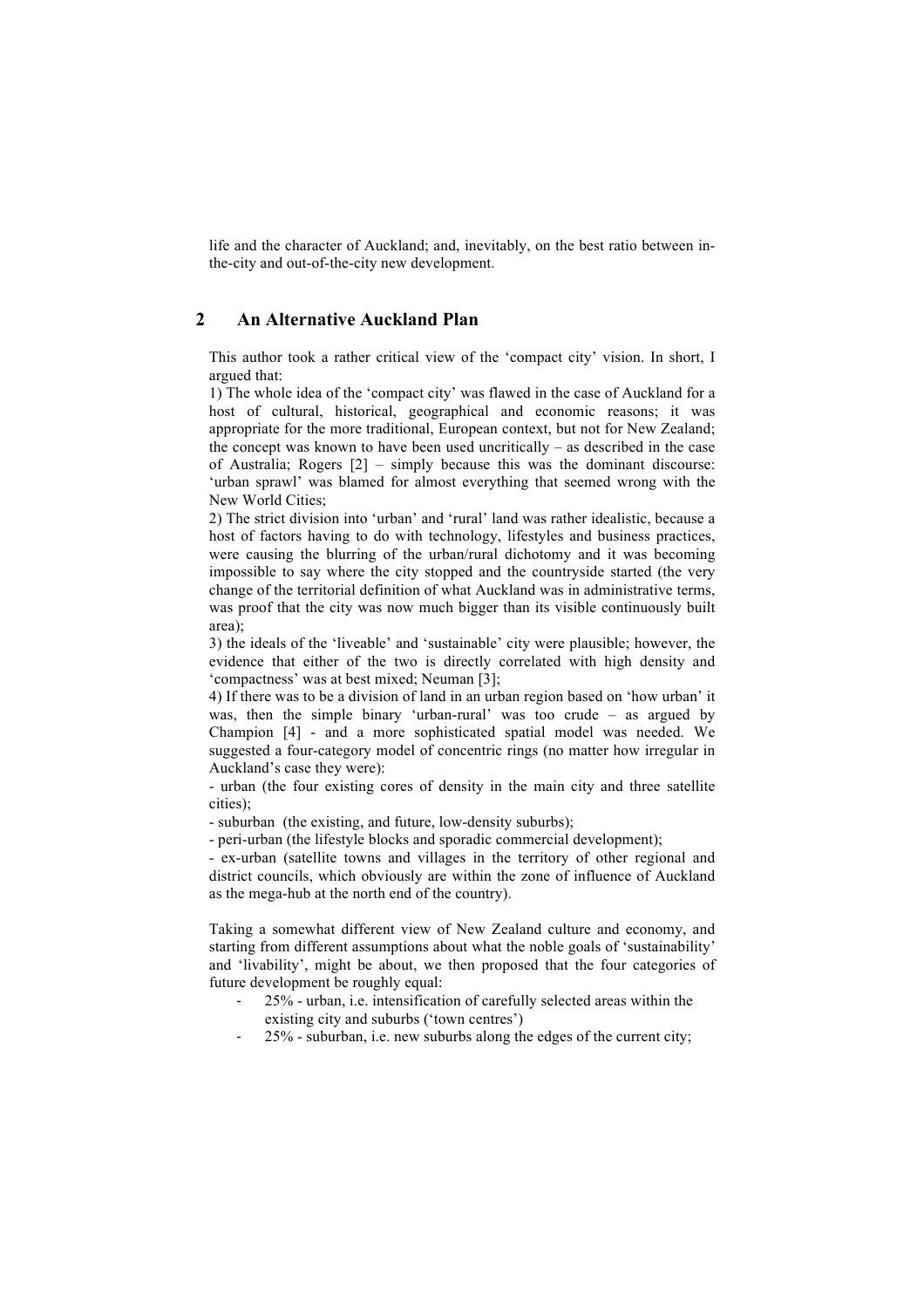- 25% peri-urban, i.e. more very low density lifestyle blocks where appropriate, and a large number of country towns and villages as the 'inner satellites' (inside the council territory);
- 25% ex-urban, i.e. deflecting a significant portion of the future growth to the 'outer satellites' of Auckland, mostly existing towns in the neighbouring regions (including the three small cities - Hamilton, Tauranga, Whangarei), all of which are only 1.5 to 2.5 hrs drive from Auckland, on present roads.

This alternative vision had other elements, such as the idea that an Auckland 2030-2040 should be essentially a linear city, about 100 km long, and the idea that its best suburbs always have been, and should remain in the future, by the water's edge. But the key point was that all these differences amounted to a completely different paradigm of urban planning. In particular, it required a completely new take on what 'urban sustainability' is in the  $21<sup>st</sup>$  century.

# **3 The Case for Resilience and a Regional Approach**

The most important difference between the Council plan and our plan was that we took the view that the entire region created by the administrative consolidation should be the scope of planning for future development. This is in stark contrast to the Council's concept, based on determined containment of urban development as something inherently 'bad' and therefore undesirable.

We think that our position is defensible on several grounds:

- 1.1 The way Aucklanders live, work and play these days reflects the mass access to transport, information and communication technology. Households, businesses, playgrounds and shopping centres are free to locate almost anywhere. And many do, seeking cheap land, lots of space, peace and quiet, nice views. This does not mean they should be allowed, nor that this level of affordable mobility will last forever; this just means that this level of dispersion in space is now deeply entrenched in the culture and the economy and it will be very hard to change. Also, if so many individuals and businesses like this, and choose their locations accordingly, then surely it cannot be an entirely bad idea.
- 1.2 Auckland region is an unusually beautiful, diverse and tame natural landscape. Why not, in principle, make that accessible, on a daily basis, to as many people as possible? Especially if the declared overall vision of the Plan is to attain the status of 'the most liveable city in the world'. It will be very difficult for Auckland to compete on the world stage against heavyweights like Vienna, Zurich and Geneva, when they are so far ahead with the built environment and other cultural treasures. But based on climate and landscape (and immediate and frequent access to all that), Auckland would stand some chance of becoming the 'world's lifestyle capital'.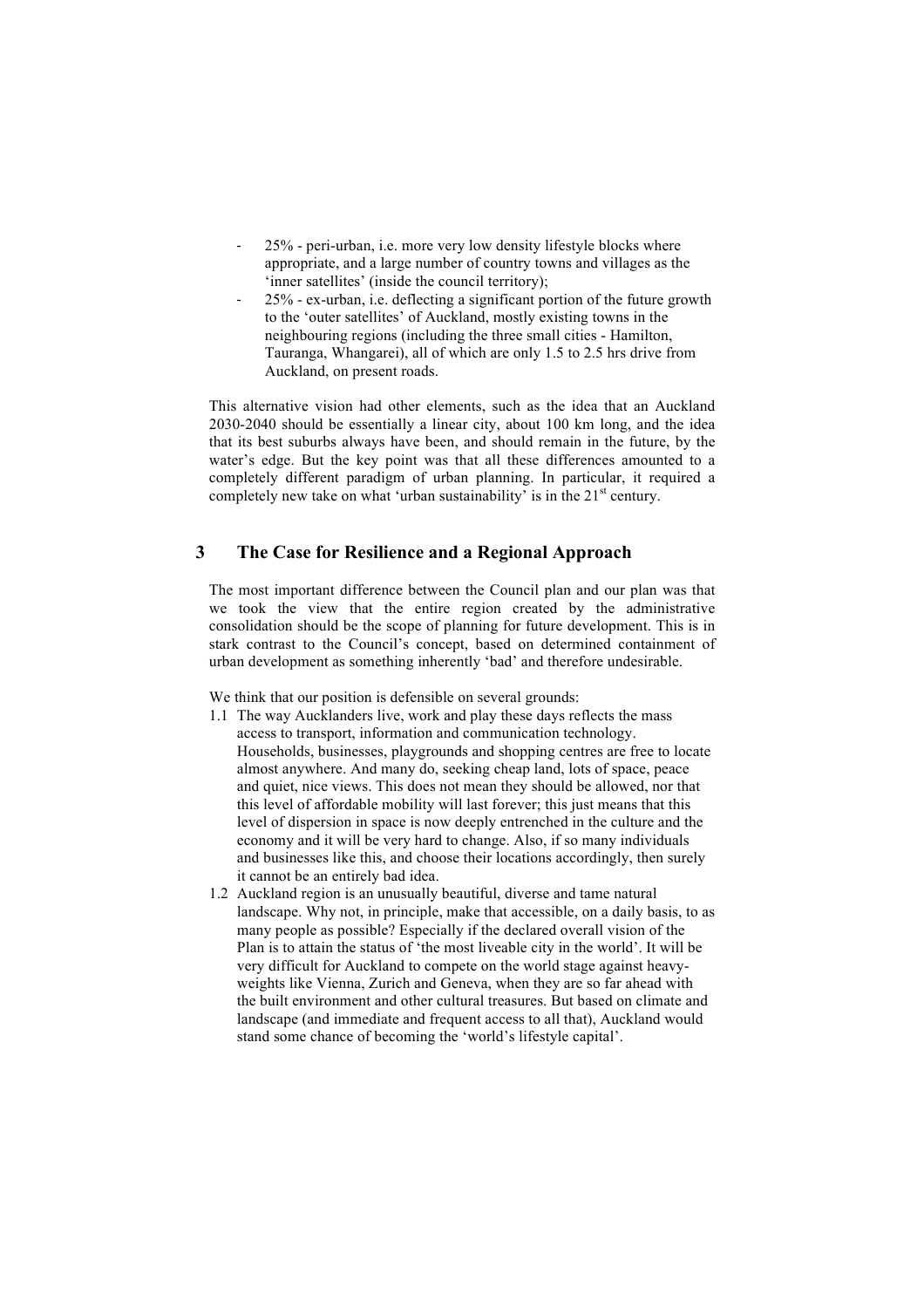- 1.3 The new concern over climate change as a fact of life, and no longer a scientists' forecast, has brought forward the issues of risk, vulnerability, security and resilience. If indeed resilience is the 'new sustainability', i.e. the issue that appears poised to replace ecological sustainability as issue number one in urbanism, then clearly higher density and the 'compact city' are bad ideas. It is much safer to have a dispersed, polycentric city, than a compact one.
- 1.4 Studies of urban sustainability understood as an issue of both efficiency and sufficiency – show that it is virtually impossible for a city on its own (within its territory proper) to be self-sufficient with sources and sinks and thus claim an ecological footprint equal to its actual footprint. It needs some territory in its immediate hinterland, if it wants to be able to produce everything it needs, and dump (sustainably) everything it does not (see, for example Jenks [5] and Frey [6]).

Based on these considerations – I have concluded that the Auckland Plan, in its present draft:

- a) inexplicably, ignores the territory of the city-region that now comprises the new, amalgamated Auckland and, apart from four satellite towns, does not propose development in outer parts of the region;
- b) has an obsolete idea of what urban sustainability is: it sees it as mainly about GHG emissions from too much traffic, the loss of soil and habitat, and the 'ugliness of sprawl'; and a rather one-dimensional idea of what resilience is about: 'car dependence/fossil fuel addiction'.

Therefore in my view the Plan is seriously flawed. It neglects some of the best opportunities Auckland has and it has a limited view of two critical objectives for cities in the 21st century - sustainability and resilience. In contrast, my alternative seems to better reflect the new, regional-scale geography of Auckland; it strives to engage the natural landscape and regional ecosystems; and it has a better idea of the sustainability-resilience agenda and its complex nature, which encompasses not just transport/mobility, but also food, fuel, fibre, power, water, stormwater and sanitation.

## **4 Is 'Sustainable Sprawl' Possible?**

Just like urban sprawl has a long history - going back to the Roman times, according to Bruegmann [7] - so has the narrative of the need to contain or prevent it been around for a while. Especially among the town/urban/city planners.

The obvious driver of the official plan's 'compact city' vision is the fear of more 'urban sprawl'. This is understandable – to a degree. Metropolitan Auckland is one vast suburbia, and if it was not for some rather strong natural features, like volcanoes, estuaries, gullies, cliffs and remnant patches of native bush, it could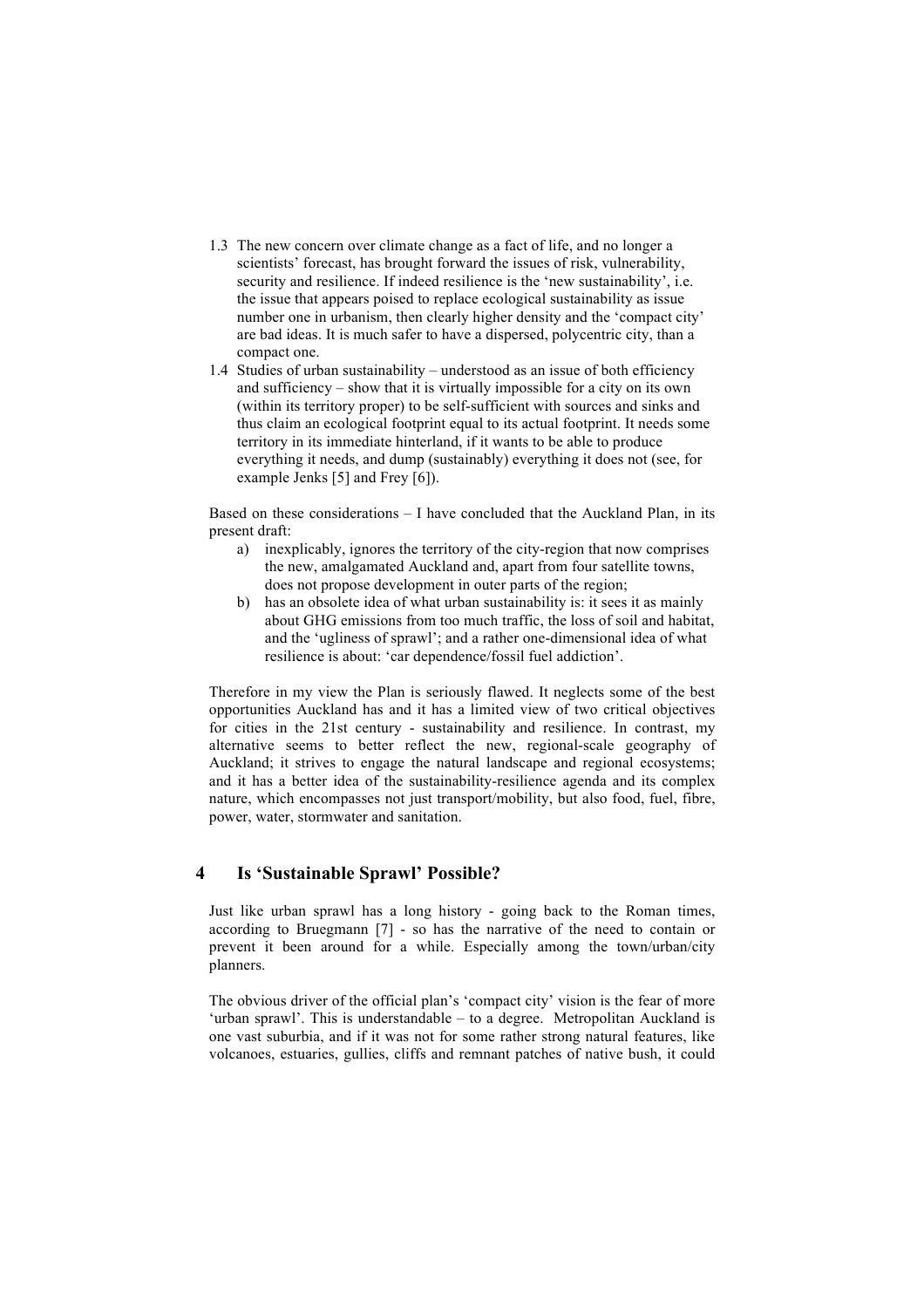have been an oppressive sight as the legendary sprawl of Phoenix, Arizona, Houston, Texas, and Melbourne in Australia.

But beside the fact that Auckland's suburbs are not as offensive and endless as the examples above (many are in fact very beautiful), it must be also borne in mind that the relatively fast rise of the resilience agenda is now calling for a different perspective on low density. The fact that we do not use the abundance of open space in suburbs for productive purposes (food, water, energy, waste recycling) does not mean we could not and should not. The present Auckland plan fails to address the possibility of a massive retrofitting of the existing suburbs, so that it becomes capable of a more productive mode of operation. It equally ignores the possibility of designing new suburbs in such a manner that they become productive suburban landscapes - as suggested by Vale [8] - rather then fresh copies of the parasitic, dangerously dependent creatures we constructed throughout the  $20<sup>th</sup>$  century.

The same applies to the peri-urban belt. Of course, it already is productive and in many instances serves well the city in its midst. But in future it could do much better. So much better, that Auckland would become able to satisfy about 90% of its demand in almost all key resources with a different use of land and a more intensive deployment of new technologies of farming and the processing of farm products (e.g bio-fuels).

In sum, our suburbia and peri-urbia is one big farm. That we are not using this farm to its full potential – is something we need to think about.

#### **5 Local Nature as the Only Reliable Urban Infrastructure**

Lastly, in its eagerness to protect nature (which in the Auckland region is mostly 'rural character landscape', rather than true remnant nature), the Draft Auckland Plan fails to propose an active, productive, symbiotic engagement with natural ecosystems and landscapes. The concept of 'green infrastructure' is mentioned in the Draft, but it has not been actually used in a plan-generating sense. Rather, nature is mainly seen as a 'don't touch' item and the idea of reserving large tracts of green open space has mostly to do with pure conservation – for habitat and visual amenity reasons. This only exacerbates the 'perverse' effects of urban containment policies by in fact stimulation the expansion of metropolitan areas, as explained by Blais [9].

Ecological services are also mentioned, but there is little evidence that this principle is used in determining the spatial arrangement of activities and of urban infrastructure.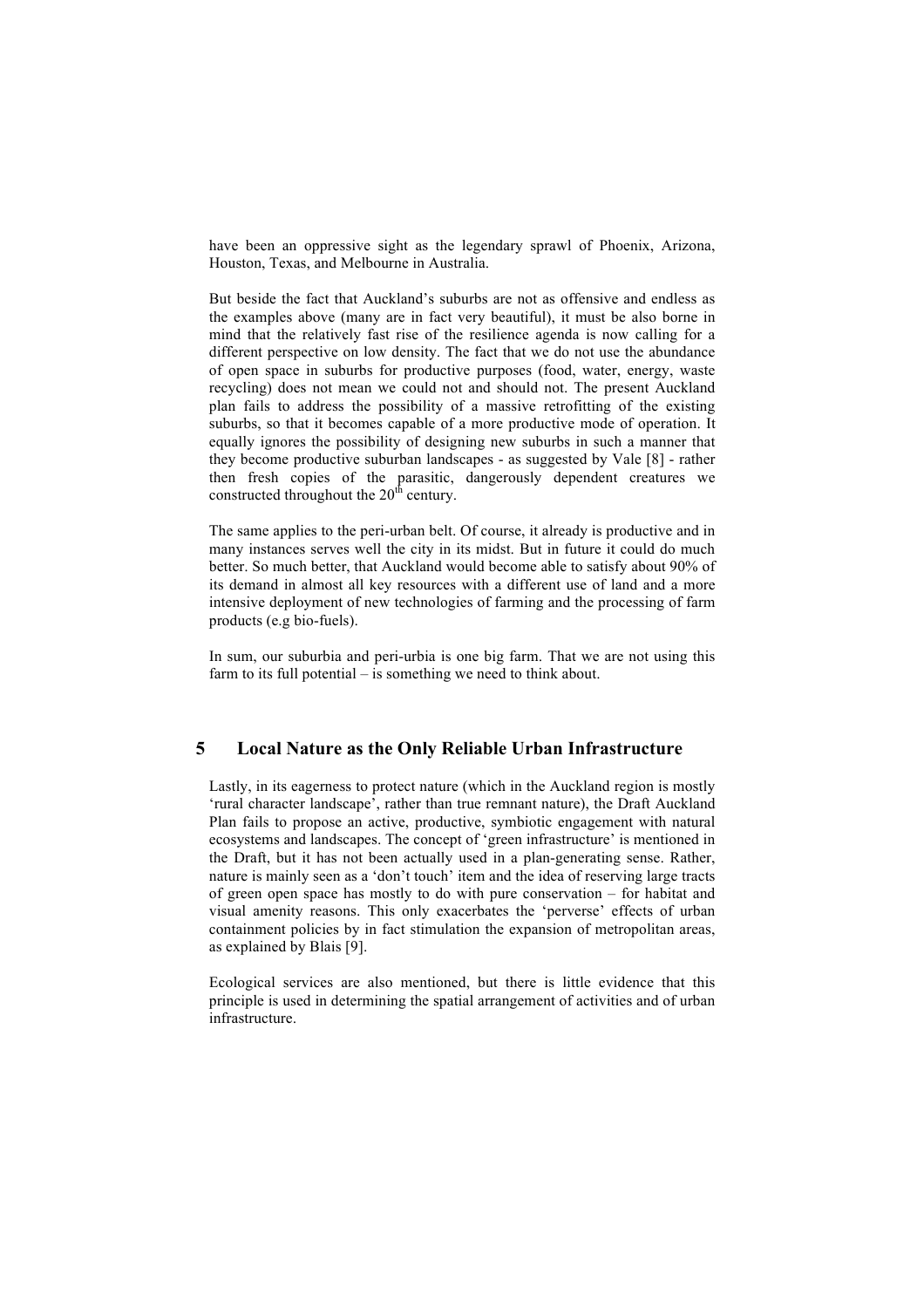Both the sustainability and resilience agendas demand a more engaged relationship with the remnant natural systems in the region. The Auckland Region is a fundamentally urban(ised) region and not a place for national parks and other forms of strictly protected nature. If Auckland City is to achieve a substantial degree of ecological sustainability, then the Auckland region needs a lot more 'working nature'. The decorative and the conservationist function will come with it by default.

The whole urban infrastructure concept needs to be re-examined in the light of new, decentralized, distributed, clean technologies. Many of them can function off-the-grid. They are undergoing a wave of R&D effort worldwide. We can expect that their effectiveness, reliability and affordability will go up and up. The end of this process is very likely to be a situation where a well-equipped household will be largely self-sufficient in terms of power, fuel, water, food and sanitation.

These environmental technologies (ET), in combination with information and communication technologies (ICT), will in all likelihood increase the trend for remote locating, as the dependence on reticulated systems diminishes. Add to this the improvements in transport technology (TT) such as electric and hybrid cars, and it becomes clear that decentralisation will remain a powerful force in shaping the city of the  $21<sup>st</sup>$  century. These trends have been described both for the North American – Lerup [10] – and the European scene – Sieverts [11].

The decentralization trend will certainly put pressure on fertile and ecologically and visually valuable land. But it will also reduce reliance on big technical systems, which have serious carbon, water and land footprints of their own. In the end it will be a matter of minimising the local effects of decentralization by encouraging 'intensification' and a degree of higher density in the new periurban development itself, and by discouraging excessive mobility across the now-expanded regional distances by simply making driving more expensive (which is bound to happen on its own anyway, over the next decade and beyond!)

#### **6 Conclusion No 1**

The new urban sustainability paradigm is about a regional approach; smarter use of low density; and hybrid infrastructure. In other words, it is about creating a symbiotic relationship between the city and its region; enticing polycentric development with multiple densities across the entire region; and an integrated mix of green, blue and grey infrastructure in which the boundary between the natural and the technical networks and is blurred. In this vision of the city – or city-region, rather - only small pockets of truly urban, high-density fabric are envisaged. Most of the urban landscape is suburban and peri-urban. However this is not the parasitic suburbia of the  $20<sup>th</sup>$  century, completely dependent on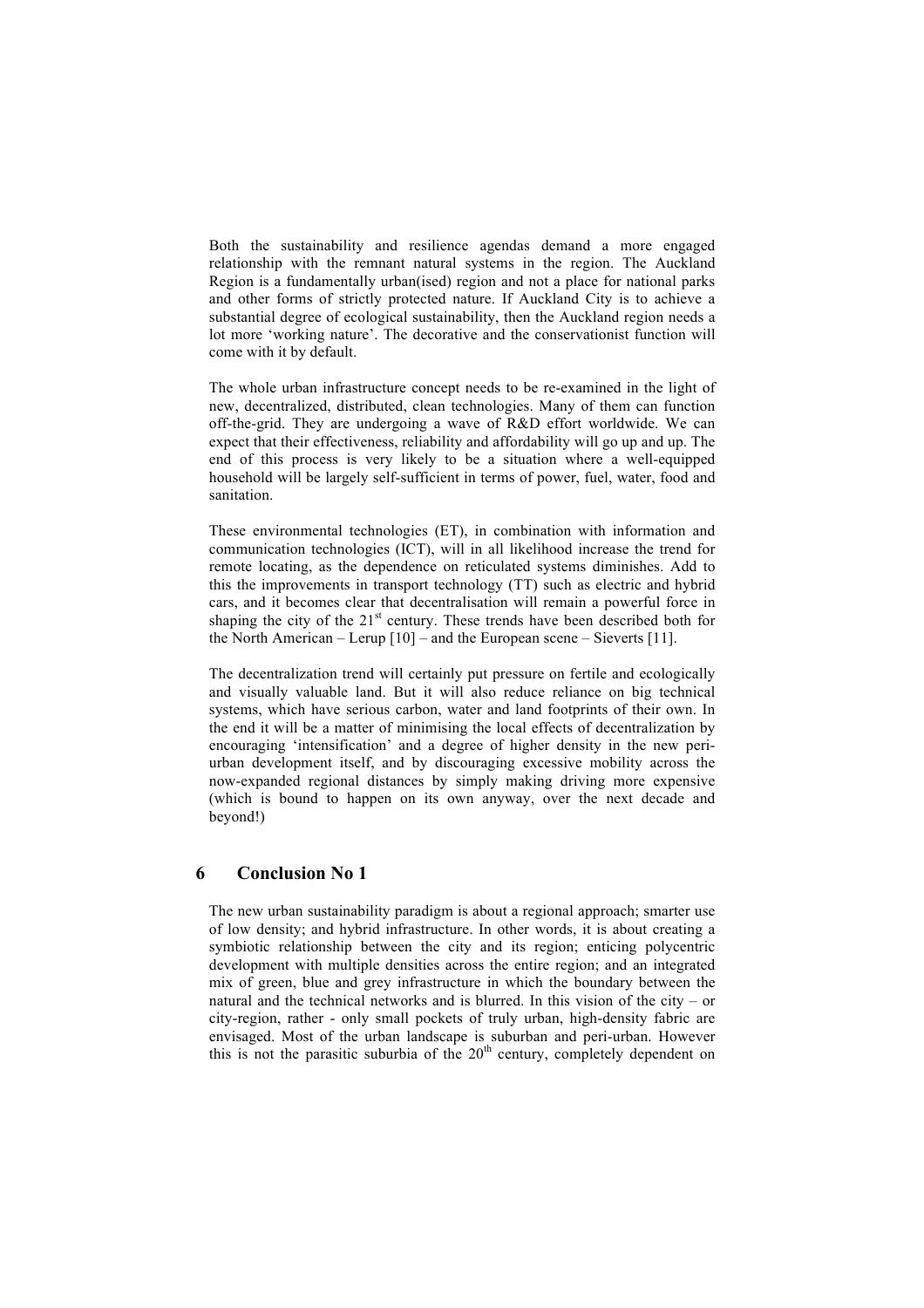urban infrastructure. This is a productive, low-density landscape, populated with partly autonomous properties which supported by a highly decentralized, 'smart', 'clean' and literally green infrastructure.

After all, this is also about realism. Urban sprawl is notoriously difficult to contain or control. In the words of Rober Bruegmann [12], 'the record of attempts to stop it are not promising'.

## **7 Conclusion No 2**

My overall vision for Auckland 2040 is not much different from the Council's vision – indeed we could and should strive to achieve a city-region with the best quality of life in the world. But spatially, I believe this should be a linear city, with a 100 km long 'infrastructure spine' running through its middle. On both sides of the spine, there are suburbs, with town and suburban centres. The spine itself is like a necklace, with a dozen city-hubs – local CBD zones – along a fasttransit route (and other main infrastructure). On its flanks, both along the sea and the land side, are suburbs with various densities. They are endowed with all the local and natural amenities and supported by a mix of green and technical infrastructure, with varying degrees of independence/reticulation.

Such an Auckland could become a template for the rest of the world. This is of great potential significance, as most urban areas worldwide are low-density. In most cases there is neither money nor time - if you believe climate change to be already an emergency, as Gleeson [13] argues convincingly - to convert them into compact cities. Therefore the only realistic strategy is to make Global Urban Sprawl sustainable while retaining its present density, as it is easier to change the design of buildings and infrastructure than the entire urban form and structure. In the end, on top of being more sustainable such urban sprawl would be also more resilient too - a claim hard to make for the compact urban areas.

## **References**

- [1] Auckland Council. *Draft Auckland Plan*. Downloadable from http://www.aucklandcouncil.govt.nz/EN/AboutCouncil/PlansPoliciesPu blications/theaucklandplan/DRAFTAUCKLANDPLAN/Pages/home.as px. 2010.
- [2] Rogers, J. Beyond the rhetoric of sprawl: storylines and the discursive construction of the sustainable city. *The Sustainable City VI: Urban Regeneration and Sustainability - WIT Transactions on Ecology and the Environment* Vol 129: 559-569, 2010.
- [3] Neuman, M. The Compact City Fallacy. *Journal of Planning Education and Research* 25: 11-26, 2005.